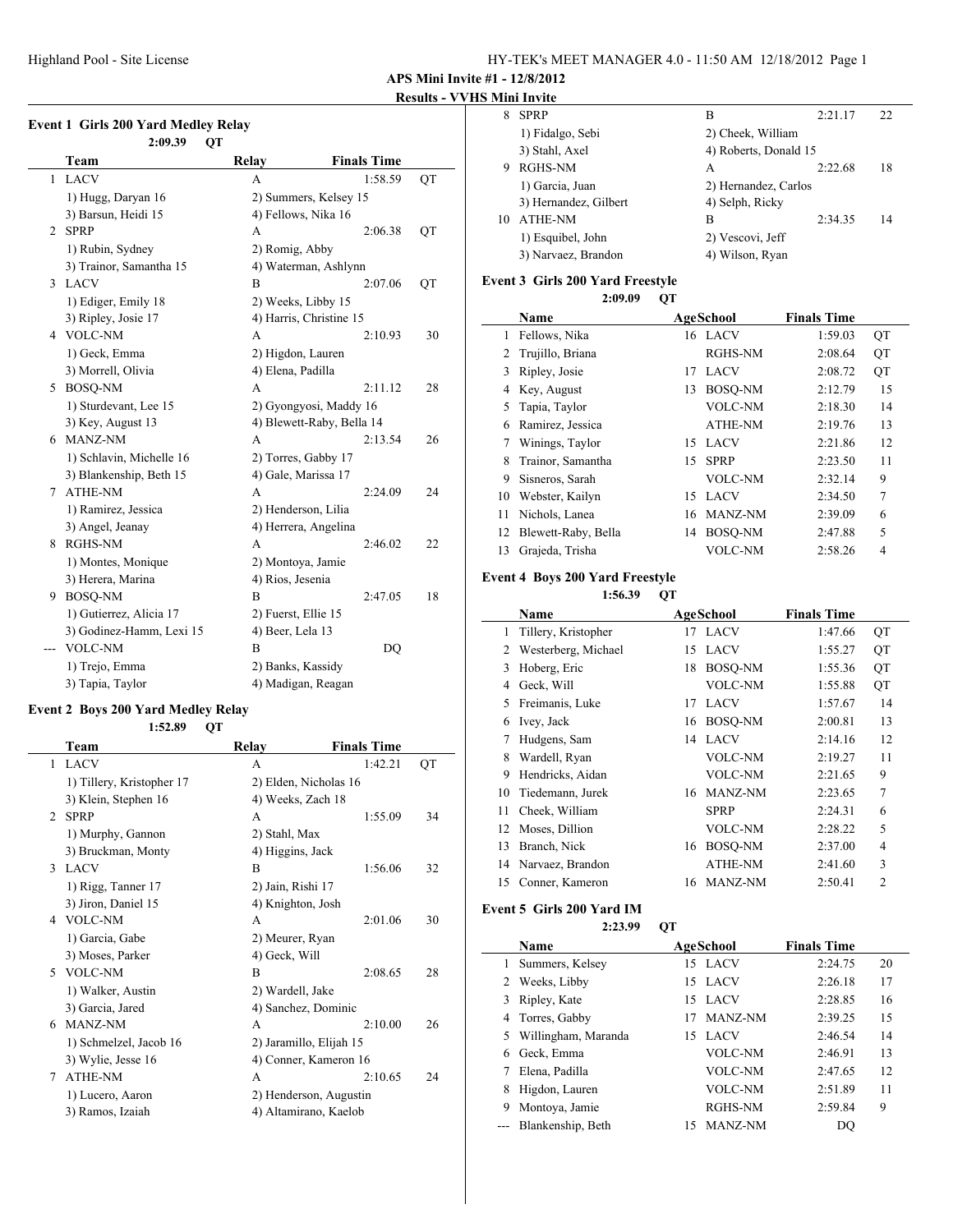**Results - VVHS Mini Invite**

|    | Event 6 Boys 200 Yard IM<br>2:13.99 | QT        |                |                    |    |
|----|-------------------------------------|-----------|----------------|--------------------|----|
|    | Name                                | AgeSchool |                | <b>Finals Time</b> |    |
| 1  | Murphy, Gannon                      |           | <b>SPRP</b>    | 2:15.25            | 20 |
| 2  | Elden, Nicholas                     |           | 16 LACV        | 2:16.10            | 17 |
| 3  | Rigg, Tanner                        | 17        | <b>LACV</b>    | 2:19.25            | 16 |
| 4  | Jaramillo, Elijah                   | 15        | MANZ-NM        | 2:30.16            | 15 |
| 5  | Jiron, Daniel                       |           | 15 LACV        | 2:31.50            | 14 |
| 6  | Stahl, Max                          |           | <b>SPRP</b>    | 2:33.34            | 13 |
| 7  | Wardell, Jake                       |           | VOLC-NM        | 2:46.53            | 12 |
| 8  | Hernandez, Carlos                   |           | <b>RGHS-NM</b> | 2:46.92            | 11 |
| 9  | Wylie, Jesse                        | 16        | MANZ-NM        | 2:47.83            | 9  |
| 10 | Cerna, Felix                        | 15        | <b>BOSO-NM</b> | 2:49.04            | 7  |
| 11 | Humpries, Ben                       |           | VOLC-NM        | 2:55.20            | 6  |
| 12 | Duran, Carlos                       |           | VOLC-NM        | 2:55.43            | 5  |
| 13 | Sanchez, Dominic                    |           | VOLC-NM        | 3:03.07            | 4  |

# **Event 7 Girls 50 Yard Freestyle**

|                | 26.79<br>QT               |    |                |                    |                         |  |
|----------------|---------------------------|----|----------------|--------------------|-------------------------|--|
|                | Name                      |    | AgeSchool      | <b>Finals Time</b> |                         |  |
| 1              | Swisher, Miriam           |    | 18 LACV        | 25.18              | QT                      |  |
| $\overline{2}$ | Barsun, Heidi             | 15 | <b>LACV</b>    | 26.34              | QT                      |  |
| 3              | Key, August               | 13 | BOSQ-NM        | 27.34              | 16                      |  |
| 4              | DeSerisy, Tess            |    | 17 LACV        | 27.35              | 15                      |  |
| 5              | Harris, Christine         | 15 | <b>LACV</b>    | 28.12              | 14                      |  |
| 6              | Trainor, Samantha         | 15 | <b>SPRP</b>    | 28.33              | 13                      |  |
| 7              | Apostalon, Yana           |    | <b>SPRP</b>    | 28.34              | 12                      |  |
| 8              | Crotta, Morgan            |    | <b>SPRP</b>    | 28.40              | 11                      |  |
| 9              | Madigan, Reagan           |    | VOLC-NM        | 28.84              | 9                       |  |
| 10             | Reynolds, Ashley          |    | <b>VOLC-NM</b> | 29.11              | 7                       |  |
| 11             | Ediger, Emily             |    | 18 LACV        | 29.14              | 6                       |  |
| 12             | Tapia, Taylor             |    | <b>VOLC-NM</b> | 29.27              | 5                       |  |
| 13             | Elena, Padilla            |    | <b>VOLC-NM</b> | 29.37              | $\overline{\mathbf{4}}$ |  |
| 14             | Kerbleski, Ellie          |    | <b>SPRP</b>    | 29.44              | 3                       |  |
| 15             | Seigel, Jenna             |    | 15 LACV        | 29.68              | 2                       |  |
| 16             | Hubbart-Gundelach, Sophia | 15 | LACV           | 30.25              | $\mathbf{1}$            |  |
| 17             | Wilmore, Kirstin          | 15 | LACV           | 30.46              |                         |  |
| 18             | Rubin, Lexie              | 15 | <b>SPRP</b>    | 30.76              |                         |  |
| 19             | Romig, Abby               |    | <b>SPRP</b>    | 31.43              |                         |  |
| 20             | Webster, Kailyn           |    | 15 LACV        | 32.41              |                         |  |
| 21             | Montoya, Jamie            |    | RGHS-NM        | 32.58              |                         |  |
| 22             | Beer, Lela                |    | 13 BOSQ-NM     | 33.28              |                         |  |
| 23             | Herrera, Angelina         |    | ATHE-NM        | 33.57              |                         |  |
| 24             | Grajeda, Trisha           |    | <b>VOLC-NM</b> | 33.80              |                         |  |
| 25             | Gale, Marissa             |    | 17 MANZ-NM     | 33.96              |                         |  |
| 26             | Flores, Carolina          |    | 16 LACV        | 35.22              |                         |  |
| 27             | Bencomo, Monica           |    | 14 MANZ-NM     | 35.50              |                         |  |
| 28             | Robson, Hailey            |    | <b>VOLC-NM</b> | 35.86              |                         |  |
| 29             | Huitt, Kiersten           |    | <b>SPRP</b>    | 36.00              |                         |  |
| 30             | Trujillo, Tatyana         |    | ATHE-NM        | 37.16              |                         |  |
| 31             | Smart, Sarah              |    | 15 LACV        | 37.19              |                         |  |
| 32             | Castillo, Brianna         |    | RGHS-NM        | 38.68              |                         |  |
| 33             | Garcia, Karaleah          |    | 16 LACV        | 38.72              |                         |  |
| 34             | Zamora, Nichole           |    | 15 BOSQ-NM     | 38.75              |                         |  |
| 35             | Curley, Kiana             |    | 15 LACV        | 40.08              |                         |  |
| 36             | Hirdman, Charity          |    | 14 MANZ-NM     | 40.63              |                         |  |
| 37             | Bolin, Kayleigh           | 15 | MANZ-NM        | 40.92              |                         |  |

|       | *38 Amaro, Esmeralda  | 14 MANZ-NM     | 41.53 |
|-------|-----------------------|----------------|-------|
| $*38$ | Robson, Natalie       | VOLC-NM        | 41.53 |
| 40    | Aguilar, Elizeth      | <b>ATHE-NM</b> | 42.42 |
| 41    | Rios, Jesenia         | RGHS-NM        | 43.87 |
|       | 42 Montes, Monique    | <b>RGHS-NM</b> | 43.89 |
| 43    | Still, Alana          | 15 MANZ-NM     | 48.65 |
|       | 44 Godinez-Hamm, Lexi | 15 BOSO-NM     | 50.03 |
|       | 45 Argumedo, Vivian   | 15 MANZ-NM     | 55.57 |
|       | 46 Rodriguez, Mary    | 14 MANZ-NM     | 59.36 |
|       |                       |                |       |

### **Event 8 Boys 50 Yard Freestyle**

|     | 23.79                  | QT |                |                    |    |
|-----|------------------------|----|----------------|--------------------|----|
|     | Name                   |    | AgeSchool      | <b>Finals Time</b> |    |
| 1   | Klein, Stephen         |    | 16 LACV        | 23.25              | QT |
|     | 2 Meurer, Ryan         |    | VOLC-NM        | 23.68              | QT |
|     | 3 Moses, Parker        |    | VOLC-NM        | 24.60              | 16 |
|     | 4 Garcia, Gabe         |    | <b>VOLC-NM</b> | 25.88              | 15 |
|     | 5 Fuller, Michael      |    | VOLC-NM        | 26.21              | 14 |
|     | 6 Higgins, Jack        |    | <b>SPRP</b>    | 26.23              | 13 |
| 7   | Jain, Rishi            | 17 | <b>LACV</b>    | 26.37              | 12 |
|     | 8 Henderson, Augustin  |    | ATHE-NM        | 26.66              | 11 |
|     | 9 Fidalgo, Sebi        |    | <b>SPRP</b>    | 26.76              | 9  |
|     | 10 Knighton, Josh      |    | LACV           | 26.79              | 7  |
| 11  | Sanchez, Dominic       |    | <b>VOLC-NM</b> | 26.86              | 6  |
|     | 12 Ferdette, Josiah    |    | VOLC-NM        | 26.88              | 5  |
| 13  | Ramos, Izaiah          |    | ATHE-NM        | 26.93              | 4  |
|     | 14 Hebenstreit, Samuel |    | <b>SPRP</b>    | 27.84              | 3  |
|     | 15 Wardell, Ryan       |    | VOLC-NM        | 28.39              | 2  |
|     | 16 Hernandez, Gilbert  |    | RGHS-NM        | 28.44              | 1  |
| 17  | Altamirano, Kaelob     |    | ATHE-NM        | 28.61              |    |
|     | 18 Gabaldon, Steven    |    | RGHS-NM        | 28.67              |    |
|     | 19 Vigil, Jordan       |    | ATHE-NM        | 28.85              |    |
|     | 20 Gallegos, Andrew    |    | RGHS-NM        | 28.89              |    |
| 21  | Arthur, Eric           |    | 14 BOSQ-NM     | 29.15              |    |
| 22  | Moses, Dillion         |    | <b>VOLC-NM</b> | 29.33              |    |
| 23  | Selph, Ricky           |    | RGHS-NM        | 29.52              |    |
| 24  | Johnson, Ian           |    | VOLC-NM        | 29.54              |    |
| 25  | Thornwall, Tomas       | 15 | <b>MANZ-NM</b> | 29.78              |    |
| 26  | Johnson, Liam          |    | VOLC-NM        | 30.08              |    |
| 27  | Jury, Victor           | 15 | <b>SPRP</b>    | 30.11              |    |
| 28  | Baros, Isaiah          | 15 | MANZ-NM        | 30.38              |    |
|     | 29 Narvaez, Brandon    |    | ATHE-NM        | 30.70              |    |
|     | 30 Lucero, Andrew      |    | <b>VOLC-NM</b> | 30.99              |    |
| 31  | Conticelli, Andrew     | 15 | <b>LACV</b>    | 31.00              |    |
|     | 32 Moore, Sean         |    | SPRP           | 31.06              |    |
| 33  | Trujillo, Adam         |    | ATHE-NM        | 32.03              |    |
| 34  | Albert, Sam            |    | <b>SPRP</b>    | 32.10              |    |
|     | 35 Vescovi, Jeff       |    | ATHE-NM        | 32.15              |    |
| 36  | Romero, Joshua         |    | ATHE-NM        | 32.37              |    |
| 37  | Lucero, Aaron          |    | ATHE-NM        | 32.61              |    |
| 38  | Esquibel, John         |    | ATHE-NM        | 32.73              |    |
| 39  | Munoz, Antonio         | 14 | MANZ-NM        | 33.15              |    |
| 40  | Fox, David             | 14 | MANZ-NM        | 33.34              |    |
| *41 | Head, James            |    | ATHE-NM        | 33.40              |    |
| *41 | Rodriguez, Edwin       |    | ATHE-NM        | 33.40              |    |
| 43  | Garcia, Juan           |    | RGHS-NM        | 34.05              |    |
| 44  | Dessinger, Karl        | 17 | MANZ-NM        | 34.88              |    |
| 45  | Wilson, Ryan           |    | ATHE-NM        | 34.99              |    |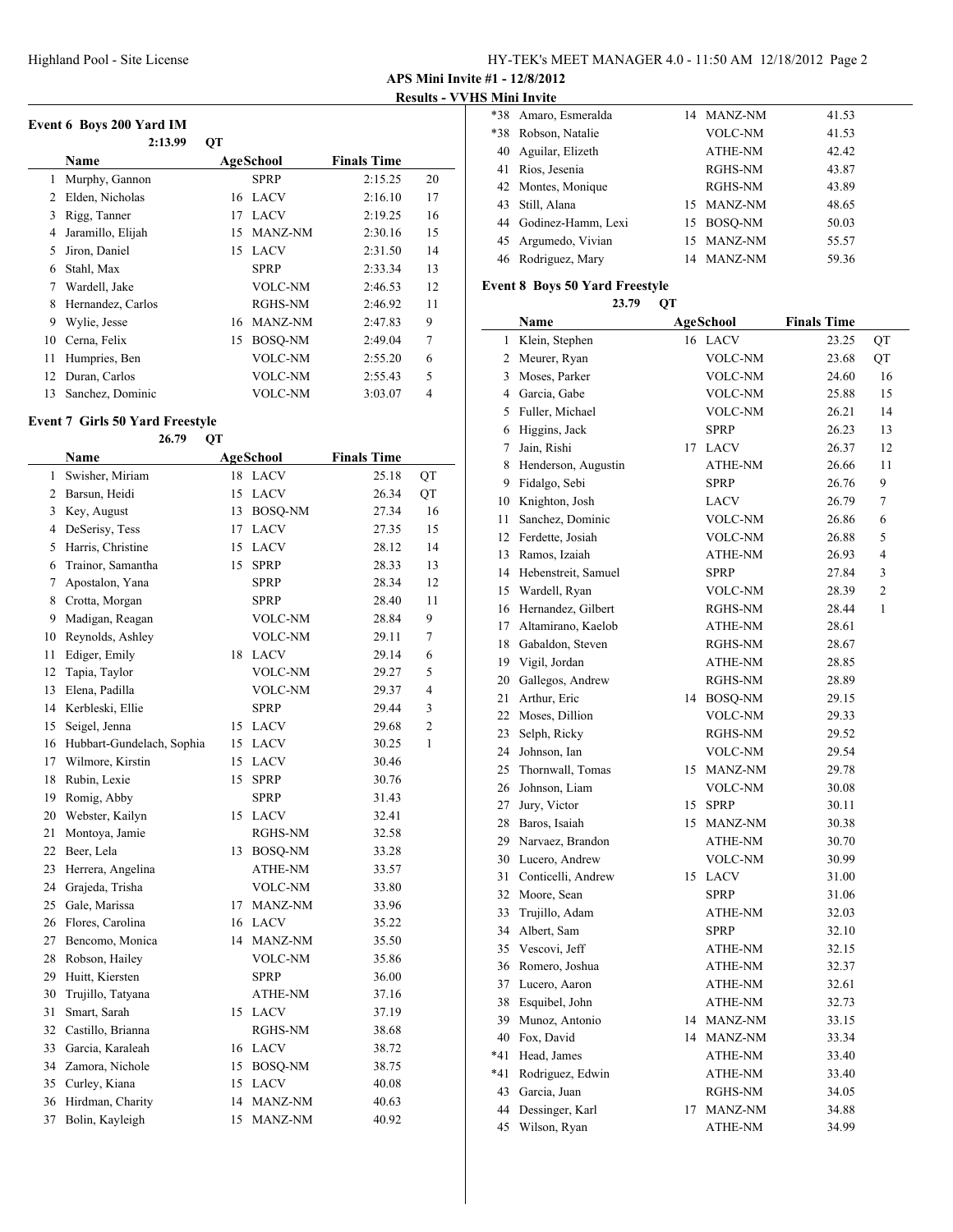| HY-TEK's MEET MANAGER 4.0 - 11:50 AM 12/18/2012 Page 3 |  |  |  |
|--------------------------------------------------------|--|--|--|
|--------------------------------------------------------|--|--|--|

| <b>Results - VVHS Mini Invite</b> |
|-----------------------------------|
|-----------------------------------|

|                | (Event 8 Boys 50 Yard Freestyle)        |    |                  |                     | Results - V v |
|----------------|-----------------------------------------|----|------------------|---------------------|---------------|
|                | Name                                    |    | <b>AgeSchool</b> | <b>Finals Time</b>  |               |
|                | 46 Cabrera, Daniel                      |    | ATHE-NM          | 35.25               |               |
|                | 47 Stahl, Axel                          |    | <b>SPRP</b>      | 36.06               |               |
|                | 48 Romero, Aaron                        |    | ATHE-NM          | 36.08               |               |
|                | 49 Correa, Matthew                      |    | LACV             | 37.37               |               |
|                | 50 Cossin, Christopher                  |    | LACV             | 38.66               |               |
|                | 51 Romine, Jason                        |    | 19 LACV          | 45.70               |               |
|                | --- Abell, Parker                       |    | <b>SPRP</b>      |                     |               |
|                |                                         |    |                  | DQ                  |               |
|                | <b>Event 9 Girls 1 mtr Diving</b>       |    |                  |                     |               |
|                | Name                                    |    | AgeSchool        | <b>Finals Score</b> |               |
| $\mathbf{1}$   | Friemanis, Ella                         |    | LACV             | 134.80              | 20            |
|                | <b>Event 10 Boys 1 mtr Diving</b>       |    |                  |                     |               |
|                | Name                                    |    | AgeSchool        | <b>Finals Score</b> |               |
| 1              | Gauthier, Casey                         |    | MANZ-NM          | 140.90              | 20            |
|                | 2 Yearout, Logan                        |    | MANZ-NM          | 83.05               | 17            |
|                | Event 11 Girls 100 Yard Butterfly       |    |                  |                     |               |
|                | 1:05.89                                 | QT |                  |                     |               |
|                | <b>Name</b>                             |    | <b>AgeSchool</b> | <b>Finals Time</b>  |               |
|                | 1 Barsun, Heidi                         |    | 15 LACV          | 1:01.06             | QT            |
|                | 2 Ripley, Josie                         |    | 17 LACV          | 1:05.93             | 17            |
| $\overline{3}$ | Schlavin, Michelle                      |    | 16 MANZ-NM       | 1:11.51             | 16            |
|                | 4 Blankenship, Beth                     |    | 15 MANZ-NM       | 1:17.60             | 15            |
| 5              | Apostalon, Yana                         |    | <b>SPRP</b>      | 1:17.91             | 14            |
|                | 6 Seigel, Jenna                         |    | 15 LACV          | 1:18.82             | 13            |
|                | 7 Grace, Daniel Hannah                  |    | 15 LACV          | 1:19.26             | 12            |
|                | 8 Sturdevant, Lee                       |    | 15 BOSQ-NM       | 1:20.88             | 11            |
|                | 9 Herera, Marina                        |    | RGHS-NM          | 1:21.60             | 9             |
|                | <b>Event 12 Boys 100 Yard Butterfly</b> |    |                  |                     |               |
|                | 1:00.09                                 | QT |                  |                     |               |
|                | Name                                    |    | AgeSchool        | <b>Finals Time</b>  |               |
| 1              | Tillery, Kristopher                     |    | 17 LACV          | 56.45               | QT            |
|                | 2 Bruckman, Monty                       |    | SPRP             | 59.15               | QT            |
|                | 3 Willingham, Landon                    |    | 14 LACV          | 1:07.59             | 16            |
| 4              | Jiron, Daniel                           |    | 15 LACV          | 1:07.75             | 15            |
| 5              | Garcia, Gabe                            |    | <b>VOLC-NM</b>   | 1:10.72             | 14            |
|                | 6 Wylie, Jesse                          | 16 | MANZ-NM          | 1:18.10             | 13            |
|                | Event 13 Girls 100 Yard Freestyle       |    |                  |                     |               |
|                | 58.69<br>Name                           | OТ | <b>AgeSchool</b> | <b>Finals Time</b>  |               |
| 1              | Morrell, Olivia                         |    | VOLC-NM          | 53.19               | QT            |
| $\overline{2}$ | Swisher, Miriam                         | 18 | LACV             | 54.95               | QT            |
| 3              | Gyongyosi, Maddy                        | 16 | BOSQ-NM          | 58.57               | QT            |
|                | 4 Hugg, Daryan                          | 16 | LACV             | 59.88               | 15            |
| 5              | DeSerisy, Tess                          | 17 | <b>LACV</b>      | 1:00.71             | 14            |
|                | 6 Woodfield, Kelsey                     |    | 16 LACV          | 1:01.14             | 13            |
| 7              | Waterman, Ashlynn                       |    | SPRP             | 1:01.61             | 12            |
|                |                                         |    | SPRP             | 1:04.86             | 11            |
|                |                                         |    |                  |                     |               |
| 8              | Kerbleski, Ellie                        |    |                  |                     |               |
| 9              | Trejo, Emma                             |    | VOLC-NM          | 1:05.69             | 9             |
| 10             | Angel, Jeanay                           |    | ATHE-NM          | 1:07.76             | 7             |
| 11             | Rubin, Lexie                            | 15 | <b>SPRP</b>      | 1:13.47             | 6             |
| 12             | Robson, Hailey                          |    | VOLC-NM          | 1:25.60             | 5             |
| 13             | Trujillo, Tatyana                       |    | ATHE-NM          | 1:26.42             | 4             |
| 14             | Martinez, Shantel                       |    | RGHS-NM          | 1:30.07             | 3             |

| 16 Bolin, Kayleigh    | 15 MANZ-NM  | 1:31.97 |  |
|-----------------------|-------------|---------|--|
| 17 Matic, Pia         | <b>SPRP</b> | 1:42.57 |  |
| 18 Godinez-Hamm, Lexi | 15 BOSO-NM  | 1:54.40 |  |
| --- Robson, Natalie   | VOLC-NM     | DO      |  |

#### **Event 14 Boys 100 Yard Freestyle**

|                | 52.09                 | QT |                |                    |    |
|----------------|-----------------------|----|----------------|--------------------|----|
|                | Name                  |    | AgeSchool      | <b>Finals Time</b> |    |
| 1              | Weeks, Zach           |    | 18 LACV        | 51.50              | QT |
| $\overline{c}$ | Freimanis, Luke       | 17 | <b>LACV</b>    | 51.93              | QT |
| 3              | Meurer, Ryan          |    | <b>VOLC-NM</b> | 54.59              | 16 |
| 4              | Ivey, Jack            | 16 | BOSQ-NM        | 55.27              | 15 |
| 5              | Bruckman, Monty       |    | <b>SPRP</b>    | 56.92              | 14 |
| 6              | Ferdette, Josiah      |    | <b>VOLC-NM</b> | 59.07              | 13 |
| 7              | Hudgens, Sam          | 14 | <b>LACV</b>    | 59.78              | 12 |
| 8              | Ramos, Izaiah         |    | ATHE-NM        | 1:01.24            | 11 |
| 9              | Hebenstreit, Samuel   |    | <b>SPRP</b>    | 1:01.68            | 9  |
| 10             | White, Nathan         |    | <b>SPRP</b>    | 1:02.36            | 7  |
| 11             | Norton-Giron, Brannen |    | <b>LACV</b>    | 1:02.79            | 6  |
| 12             | Hernandez, Carlos     |    | <b>RGHS-NM</b> | 1:03.10            | 5  |
| 13             | Hendricks, Aidan      |    | <b>VOLC-NM</b> | 1:03.40            | 4  |
| 14             | Hartman, Warren       | 16 | BOSQ-NM        | 1:04.18            | 3  |
| 15             | Hernandez, Gilbert    |    | <b>RGHS-NM</b> | 1:05.10            | 2  |
| 16             | Altamirano, Kaelob    |    | <b>ATHE-NM</b> | 1:05.18            | 1  |
| 17             | Garcia, Jared         |    | <b>VOLC-NM</b> | 1:08.98            |    |
| 18             | Selph, Ricky          |    | <b>RGHS-NM</b> | 1:10.07            |    |
| 19             | Garcia, Juan          |    | RGHS-NM        | 1:16.15            |    |
| 20             | Fox, David            | 14 | MANZ-NM        | 1:16.42            |    |
| 21             | Dessinger, Karl       | 17 | MANZ-NM        | 1:20.67            |    |
| 22             | Munoz, Antonio        | 14 | MANZ-NM        | 1:22.53            |    |

#### **Event 15 Girls 500 Yard Freestyle**

**5:55.39 QT**

| <b>Name</b>         | AgeSchool   | <b>Finals Time</b> |    |
|---------------------|-------------|--------------------|----|
| 1 Fellows, Nika     | 16 LACV     | 5:17.79            | ОT |
| 2 Ripley, Kate      | 15 LACV     | 5:51.84            | OТ |
| 3 Nichols, Lanea    | 16 MANZ-NM  | 7:29.99            | 16 |
| 4 Gutierrez, Alicia | 17 BOSO-NM  | 8:07.42            | 15 |
| 5 Levy, Emily       | <b>SPRP</b> | 8:32.17            | 14 |

#### **Event 16 Boys 500 Yard Freestyle**

**5:25.39 QT**

|   | Name                |    | AgeSchool      | <b>Finals Time</b> |           |
|---|---------------------|----|----------------|--------------------|-----------|
|   | Westerberg, Michael |    | 15 LACV        | 5:11.27            | ОT        |
| 2 | Geck, Will          |    | VOLC-NM        | 5:14.53            | <b>OT</b> |
|   | 3 Hoberg, Eric      | 18 | <b>BOSO-NM</b> | 5:20.19            | QT        |
|   | 4 Rigg, Nolan       |    | 15 LACV        | 5:43.33            | 15        |
|   | 5 Murphy, Gannon    |    | <b>SPRP</b>    | 5:50.80            | 14        |
|   | 6 Moses, Parker     |    | VOLC-NM        | 5:54.66            | 13        |
|   | Baros, Isaiah       | 15 | MANZ-NM        | 7:23.91            | 12        |
|   | Higgins, Jack       |    | <b>SPRP</b>    | 7:38.87            |           |

### **Event 17 Girls 200 Yard Freestyle Relay**

**1:57.39 QT**

| Team                 | Relay                   | <b>Finals Time</b> |      |
|----------------------|-------------------------|--------------------|------|
| 1 LACV               | А                       | 1:47.02            | - OT |
| 1) DeSerisy, Tess 17 | 2) Woodfield, Kelsey 16 |                    |      |
| 3) Hugg, Daryan 16   | 4) Swisher, Miriam 18   |                    |      |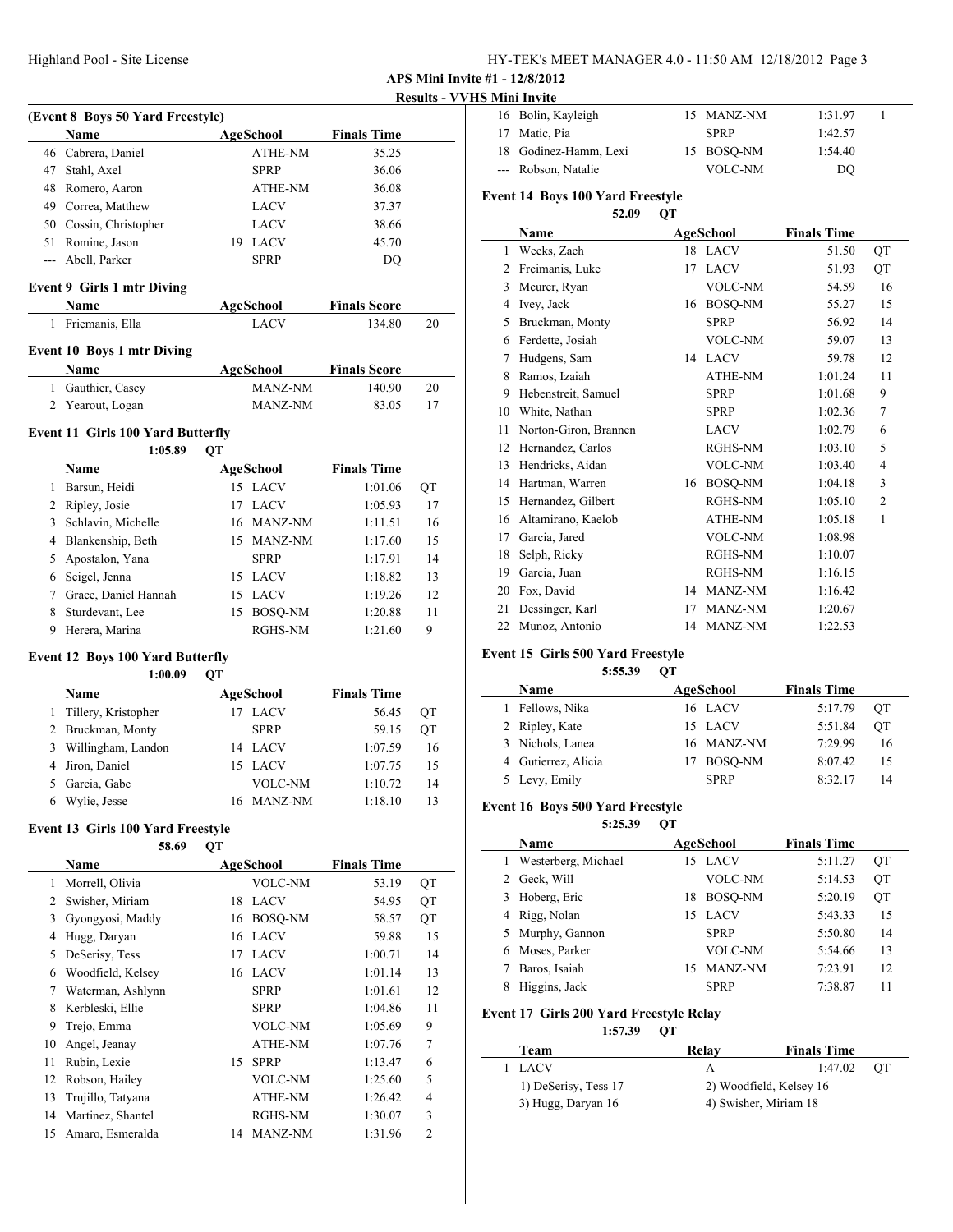Highland Pool - Site License

| HY-TEK's MEET MANAGER 4.0 - 11:50 AM 12/18/2012 Page 4 |  |  |
|--------------------------------------------------------|--|--|
|--------------------------------------------------------|--|--|

**APS Mini Invite #1 - 12/8/2012**

#### **Results - VVHS Mini Invite**

| (Event 17 Girls 200 Yard Freestyle Relay) |                           |                                 |                    |    |  |
|-------------------------------------------|---------------------------|---------------------------------|--------------------|----|--|
|                                           | Team                      | Relay                           | <b>Finals Time</b> |    |  |
| $\overline{c}$                            | <b>VOLC-NM</b>            | A                               | 1:51.28            | QT |  |
|                                           | 1) Elena, Padilla         | 2) Tapia, Taylor                |                    |    |  |
|                                           | 3) Madigan, Reagan        | 4) Morrell, Olivia              |                    |    |  |
| 3                                         | <b>SPRP</b>               | A                               | 1:51.95            | QT |  |
|                                           | 1) Rubin, Sydney          | 2) Apostalon, Yana              |                    |    |  |
|                                           | 3) Trainor, Samantha 15   | 4) Waterman, Ashlynn            |                    |    |  |
| 4                                         | <b>BOSO-NM</b>            | А                               | 1:55.39            | QT |  |
|                                           | 1) Key, August 13         | 2) Sturdevant, Lee 15           |                    |    |  |
|                                           | 3) Blewett-Raby, Bella 14 | 4) Gyongyosi, Maddy 16          |                    |    |  |
| 5                                         | <b>LACV</b>               | B                               | 1:55.95            | QT |  |
|                                           | 1) Summers, Kelsey 15     | 2) Hubbart-Gundelach, Sophia 15 |                    |    |  |
|                                           | 3) Weeks, Libby 15        | 4) Ripley, Kate 15              |                    |    |  |
| 6                                         | <b>VOLC-NM</b>            | B                               | 2:02.41            | 26 |  |
|                                           | 1) Reynolds, Ashley       | 2) Banks, Kassidy               |                    |    |  |
|                                           | 3) Grajeda, Trisha        | 4) Garza, Julia                 |                    |    |  |
| 7                                         | ATHE-NM                   | A                               | 2:06.60            | 24 |  |
|                                           | 1) Henderson, Lilia       | 2) Angel, Jeanay                |                    |    |  |
|                                           | 3) Herrera, Angelina      | 4) Ramirez, Jessica             |                    |    |  |
| 8                                         | <b>SPRP</b>               | B                               | 2:10.02            | 22 |  |
|                                           | 1) Matic, Pia             | 2) Crotta, Morgan               |                    |    |  |
|                                           | 3) Lucas, Emmy            | 4) Kerbleski, Ellie             |                    |    |  |
| 9                                         | <b>RGHS-NM</b>            | A                               | 2:15.99            | 18 |  |
|                                           | 1) Trujillo, Briana       | 2) Herera, Marina               |                    |    |  |
|                                           | 3) Rios, Jesenia          | 4) Montoya, Jamie               |                    |    |  |
| 10                                        | MANZ-NM                   | B                               | 2:30.70            | 14 |  |
|                                           | 1) Bolin, Kayleigh 15     | 2) Gale, Marissa 17             |                    |    |  |
|                                           | 3) Hirdman, Charity 14    | 4) Nichols, Lanea 16            |                    |    |  |
| $---$                                     | MANZ-NM                   | A                               | DQ                 |    |  |
|                                           | 1) Bencomo, Monica 14     | 2) Still, Alana 15              |                    |    |  |
|                                           | 3) Rodriguez, Mary 14     | 4) Amaro, Esmeralda 14          |                    |    |  |

#### **Event 18 Boys 200 Yard Freestyle Relay 1:39.29 QT**

|    | Team                   | Relay                 | <b>Finals Time</b>        |    |
|----|------------------------|-----------------------|---------------------------|----|
| 1  | <b>LACV</b>            | A                     | 1:39.96                   | 40 |
|    | 1) Elden, Nicholas 16  | 2) Jain, Rishi 17     |                           |    |
|    | 3) Rigg, Tanner 17     | 4) Freimanis, Luke 17 |                           |    |
| 2  | <b>SPRP</b>            | A                     | 1:45.55                   | 34 |
|    | 1) Chynoweth, William  | 2) Stahl, Max         |                           |    |
|    | 3) Murphy, Gannon      | 4) Bruckman, Monty    |                           |    |
| 3  | <b>BOSO-NM</b>         | A                     | 1:46.15                   | 32 |
|    | 1) Ivey, Jack 16       | 2) Hartman, Warren 16 |                           |    |
|    | 3) Branch, Nick 16     | 4) Hoberg, Eric 18    |                           |    |
| 4  | <b>LACV</b>            | B                     | 1:47.07                   | 30 |
|    | 1) Knighton, Josh      | 2) Rigg, Nolan 15     |                           |    |
|    | 3) Jiron, Daniel 15    |                       | 4) Westerberg, Michael 15 |    |
| 5. | <b>ATHE-NM</b>         | $\mathsf{A}$          | 1:48.76                   | 28 |
|    | 1) Altamirano, Kaelob  | 2) Trujillo, Alex     |                           |    |
|    | 3) Ramos, Izaiah       |                       | 4) Henderson, Augustin    |    |
|    | 6 VOLC-NM              | A                     | 1:48.98                   | 26 |
|    | 1) Garcia, Gabe        | 2) Ferdette, Josiah   |                           |    |
|    | 3) Lucero, Andrew      | 4) Meurer, Ryan       |                           |    |
| 7  | <b>RGHS-NM</b>         | A                     | 1:52.24                   | 24 |
|    | 1) Hernandez, Gilbert  | 2) Gallegos, Andrew   |                           |    |
|    | 3) Selph, Ricky        | 4) Hernandez, Carlos  |                           |    |
| 8  | <b>MANZ-NM</b>         | B                     | 1:52.55                   | 22 |
|    | 1) Conner, Kameron 16  | 2) Watts, Bryson 14   |                           |    |
|    | 3) Schmelzel, Jacob 16 | 4) Wylie, Jesse 16    |                           |    |

| 9   | VOLC-NM                | B                      | 1:58.24 | 18 |
|-----|------------------------|------------------------|---------|----|
|     | 1) Walker, Austin      | 2) Johnson, Ian        |         |    |
|     | 3) Johnson, Liam       | 4) Moses, Dillion      |         |    |
| 10  | <b>SPRP</b>            | в                      | 1:58.60 | 14 |
|     | 1) Fidalgo, Sebi       | 2) Ratliff, Zach       |         |    |
|     | 3) Jury, Victor 15     | 4) Stahl, Axel         |         |    |
| 11  | MANZ-NM                | A                      | 2:04.40 | 12 |
|     | 1) Tiedemann, Jurek 16 | 2) Thornwall, Tomas 15 |         |    |
|     | 3) Fox, David 14       | 4) Dessinger, Karl 17  |         |    |
| 12. | <b>ATHE-NM</b>         | B                      | 2:18.59 | 10 |
|     | 1) Wilson, Ryan        | 2) Morey, Joshua       |         |    |
|     | 3) Romero, Aaron       | 4) Rodriguez, Edwin    |         |    |
|     |                        |                        |         |    |

## **Event 19 Girls 100 Yard Backstroke**

**1:06.39 QT**

|    | Name               |    | AgeSchool      | <b>Finals Time</b> |                |
|----|--------------------|----|----------------|--------------------|----------------|
| 1  | Trujillo, Briana   |    | RGHS-NM        | 1:04.87            | QT             |
| 2  | Hugg, Daryan       |    | 16 LACV        | 1:08.51            | 17             |
| 3  | Rubin, Sydney      |    | <b>SPRP</b>    | 1:08.58            | 16             |
| 4  | Ediger, Emily      | 18 | <b>LACV</b>    | 1:08.71            | 15             |
| 5  | Schlavin, Michelle | 16 | MANZ-NM        | 1:09.93            | 14             |
| 6  | Ramirez, Jessica   |    | <b>ATHE-NM</b> | 1:11.73            | 13             |
| 7  | Woodfield, Kelsey  |    | 16 LACV        | 1:11.74            | 12             |
| 8  | Garza, Julia       |    | VOLC-NM        | 1:16.04            | 11             |
| 9  | Wilmore, Kirstin   | 15 | <b>LACV</b>    | 1:16.66            | 9              |
| 10 | Sturdevant, Lee    | 15 | BOSO-NM        | 1:17.81            | $\overline{7}$ |
| 11 | Sisneros, Sarah    |    | VOLC-NM        | 1:20.15            | 6              |
| 12 | Trejo, Emma        |    | VOLC-NM        | 1:21.63            | 5              |
| 13 | Beer, Lela         | 13 | <b>BOSO-NM</b> | 1:22.99            | 4              |
| 14 | Fuerst, Ellie      | 15 | BOSQ-NM        | 1:24.42            | 3              |
| 15 | Gutierrez, Alicia  | 17 | BOSQ-NM        | 1:27.60            | $\overline{2}$ |
| 16 | Levy, Emily        |    | <b>SPRP</b>    | 1:30.67            | 1              |
|    |                    |    |                |                    |                |

### **Event 20 Boys 100 Yard Backstroke**

#### **1:01.39 QT**

|    | Name               |    | <b>AgeSchool</b> | <b>Finals Time</b> |                |
|----|--------------------|----|------------------|--------------------|----------------|
| 1  | Klein, Stephen     |    | 16 LACV          | 54.79              | QT             |
| 2  | Rigg, Tanner       | 17 | <b>LACV</b>      | 1:01.45            | 17             |
| 3  | Stahl, Max         |    | <b>SPRP</b>      | 1:08.96            | 16             |
| 4  | Rigg, Nolan        | 15 | <b>LACV</b>      | 1:09.43            | 15             |
| 5  | Hartman, Warren    | 16 | BOSQ-NM          | 1:10.99            | 14             |
| 6  | Fuller, Michael    |    | VOLC-NM          | 1:11.55            | 13             |
| 7  | Fidalgo, Sebi      |    | <b>SPRP</b>      | 1:15.51            | 12             |
| 8  | Cheek, William     |    | <b>SPRP</b>      | 1:16.78            | 11             |
| 9  | Lucero, Andrew     |    | VOLC-NM          | 1:16.81            | 9              |
| 10 | Trujillo, Alex     |    | <b>ATHE-NM</b>   | 1:17.36            | 7              |
| 11 | Lucero, Aaron      |    | <b>ATHE-NM</b>   | 1:21.77            | 6              |
| 12 | Trujillo, Adam     |    | <b>ATHE-NM</b>   | 1:22.12            | 5              |
| 13 | Garcia, Jared      |    | VOLC-NM          | 1:26.09            | $\overline{4}$ |
| 14 | Schmelzel, Jacob   | 16 | MANZ-NM          | 1:26.84            | 3              |
| 15 | Esquibel, John     |    | <b>ATHE-NM</b>   | 1:47.61            | $\overline{2}$ |
|    | Conticelli, Andrew | 15 | <b>LACV</b>      | DQ                 |                |

#### **Event 21 Girls 100 Yard Breaststroke**

**1:14.99 QT**

| Name              | AgeSchool | <b>Finals Time</b> |      |
|-------------------|-----------|--------------------|------|
| 1 Morrell, Olivia | VOLC-NM   | 1:12.14            | - OT |
| 2 Summers, Kelsey | 15 LACV   | 1:15.01            | 17   |
| 3 Weeks, Libby    | 15 LACV   | 1:15.11            | 16   |